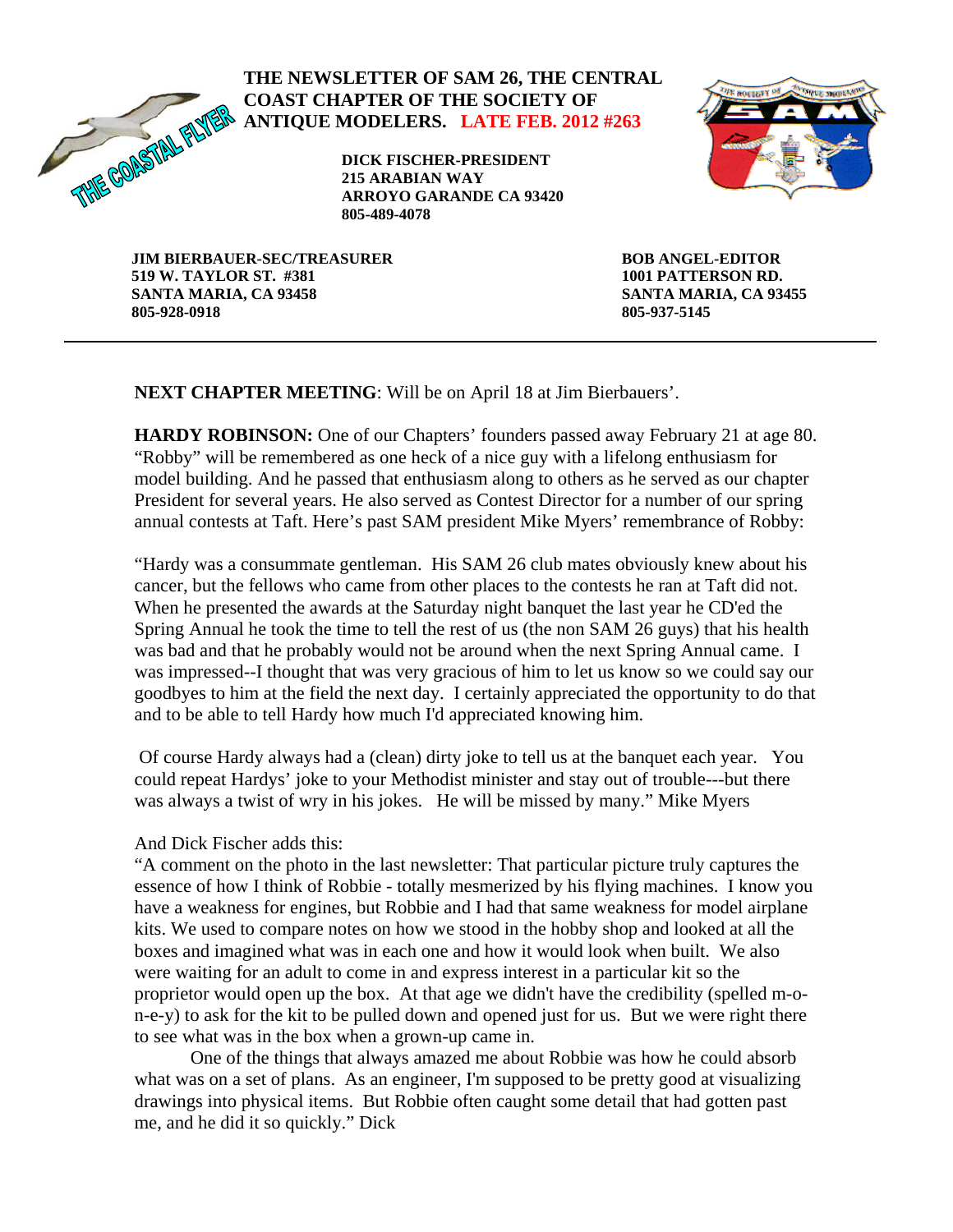**GOOD NEWS FOR MODEL FLIERS?** AMA headquarters and others have made the following announcement: "Both the House of Representatives and the Senate passed the first FAA Reauthorization legislation in several years, including an amendment aimed at protecting model aviation from what AMA views as burdensome federal regulations."

**AMA** President Bob Brown said: "This is a great victory for aero modeling. Much of the reason for this success is due to members sending letters of concern to Congress last year. Thanks to all of you, we've been heard and our flying privileges have been protected."

**BUT:** As a famous personality (Yogi Berra?) once said: "It ain't over 'til it's over". I looked up the bill (HR 658) to see the wording of our "protection" for myself. I found five early versions of the bill. Apparently none was the final version, as I found nothing about an exemption for modeling. However, in at least three of the bills, I did find a definition for "Small Unmanned Aircraft" as those weighing less than 55 lbs. But beyond that I found no further mention of SUA's, or what would be done with or to them. That doesn't mean it isn't there, just that I didn't find it in the large document. It also might have been tacked on in a later revision, or forgotten completely in the confusion of writing such a document by a huge committee of staffers.

**BUT:** Defining *small unmanned aircraft* would seem to mean, or at least *include* model aircraft, so the 55 lbs raises a warning flag. Not long ago, the AMA board, with little or no prior warning to the membership raised permissible weight and other limits of models we fly under AMA document #520A titled "RC Large Model Airplane Program". There are 29 pages of applications, safety rules, inspections and other hoops to jump through when flying those things. None the less, here's what's allowed at the extremes: A "model" can weigh up to 35KG, or 77 plus pounds. Scarier yet, a turbine powered model can weigh up to 100 lbs. (45+ KG) and fly as fast as 140 MPH, with no limit to wing span or engine size.

It's hard to imagine the FAA, Homeland Security, or any other bureaucracy missing a chance to do some rule writing, regulating, licensing, overseeing, taxing etc; on something operating to those spec's. They'd probably even form a new department.

Another part of those first announcements said: "The President is expected to sign the bill." **BUT:** There's an amazing amount of totally unrelated social engineering and other garbage crammed into the bill, just as with all other congressional bills. So I also found a one page "statement of administrative policy" written last year from the executive office of the President. The President strongly opposed section 903 of HR 658 because of perceived unfairness to unions, and threatened to veto the bill if it did not contain language "safeguarding the ability of railroad and airline unions to be fairly represented."

Maybe some or all of the concerns listed have been taken care of, but I question whether we should light a string of firecrackers in celebration until both shoes have hit the floor.

**THE MARCH ISSUE** of Model Aviation arrived right after I wrote the above. I'm usually among the last to receive my copy. On pg.145 there's a short announcement about the FAA rules. But I can't make any sense of it with relation to the above. There's a three month lead time for the publication, so that "latest" information was probably written in early December of last year.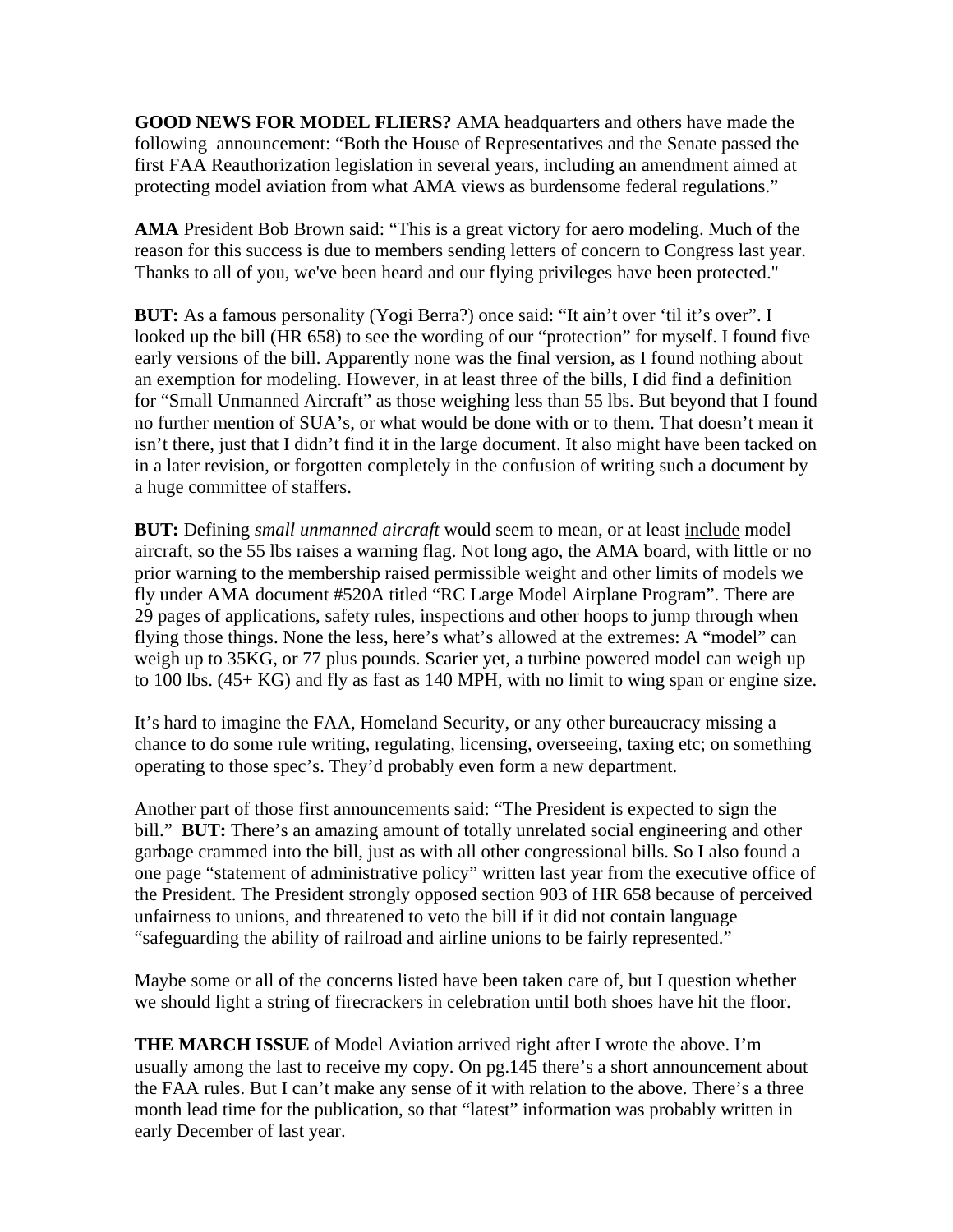At this point, let's toss in some pictures of Hard Robinson and his airplanes.



Robbys' beautifully executed scale Taube easily took the peoples' choice concours award at the John Pond Commemorative at Taft in '09.

The four stroke engine added a realistic pleasing sound as it slowly motored overhead.



Large or small, Robby liked them all! He saw John Pond flying the big Hop-A-Long design and decided that he had to have one. So after a couple of trips to the lumber yard he produced the one above. Jim Bierbauer assists as Robby starts to crank up the engine at the SAM 26 home field at Drum Canyon Farm.

At the right, Dick Fischer stands by to assist with the prop installation as Robby cranks in the final winds on his Jimmy Allen rubber model at Taft.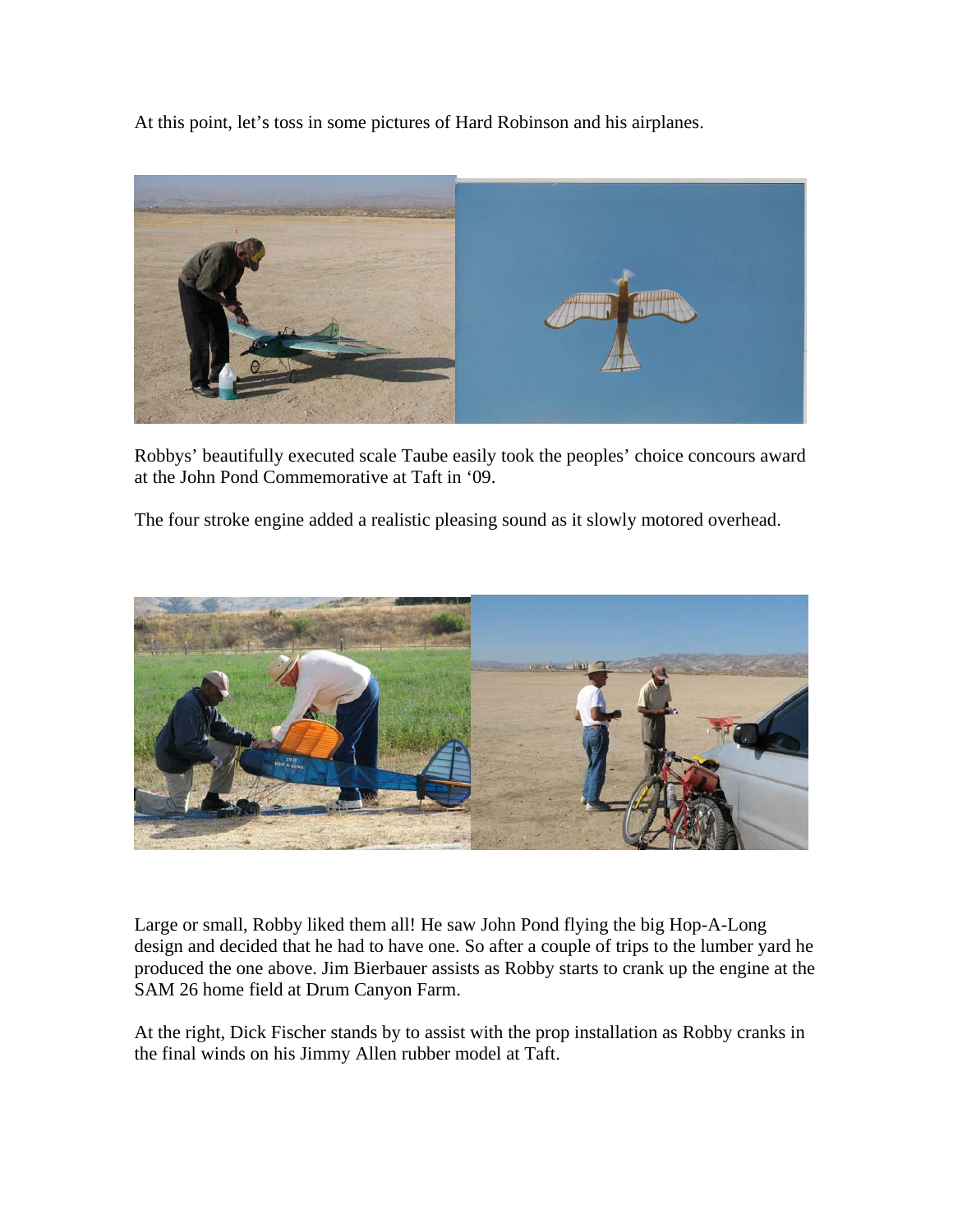**ADJUSTING BROWN JR TIMERS:** A friend provided a replacement crankshaft for the one that broke on my prime Brown Jr. engine. Final reassembly consisted of the simple act of slipping the timer back onto the case front. At the first test run I noticed a little black oil near the timer. That springy little curved tang on the moving point was rubbing lightly on the back of the drive washer.

Just sliding the timer assembly aft a few thousandths and adding a fiber washer behind it as a stop aligned it OK. Some Browns seem to have spacer washers behind, or in front of the timer, or both. It's just another little detail to watch during assembly, and I'd missed it. The spacing is a little close, so that a few thousands fore or aft will let the point spring touch either the drive washer or the case.

While we're on the subject, I'll mention once more about adjusting Brown point gap. Fortunately that gap isn't very critical on a Brown. But don't ever try to make the adjustment by bending anything. Not everyone has noticed that the fiber insulator that encircles the case front is eccentric and has a slot to allow movement by a small screwdriver. Loosen the clamp nut and rotate the insulator inside the clamp ring to adjust the gap. Before retightening, make sure the points are aligned with each other. You may have to cut and try a couple of times.

**IT PAYS TO ADVERTISE.** Mentioning that I needed a crank paid off. Jim Hainen had a problem with his Brown also, and could use a crankcase if anyone has a spare to sell or donate. Jim accidentally picked up the wrong can of fuel and used some glow fuel with nitro in his Brown. It probably ran the strongest ever until it blew up.

**BUREAURACRACY AT WORK:** After searching for answers to the FAA regulations, it occurs to me that required reading in high school needs to be updated to at least the early twentieth century. Instead of Silas Marner, Shakespeares' works, and other such mind numbing material, everyone should read "Parkinson's law", written by C. Northcote Parkinson in the early 1900's. It's a timeless book that explains in lighthearted fashion how all bureaucracies function. It focuses mostly on the British navy, and how as the tonnage afloat declined over the years, the work force of the Admiralty relentlessly grew in inverse proportion.

 Come to think of it, while we were reading Silas Marner in high school, I came across a newspaper article, naming the ten most boring books of all time. Sure enough, our book was on the list, along with one or two others we were forced to read. I clipped out that article and kept it in my shirt pocket for the rest of the semester. I'd show it to fellow students at our infrequent discussions of course material. It somehow made the class more bearable. I never had the guts to show it to the teacher. Let's get back to models.



**I NEVER KNEW THAT!** Apparently an O&R control line cast aluminum fuel tank will fit an early K&B .29

I plucked this picture from E Bay.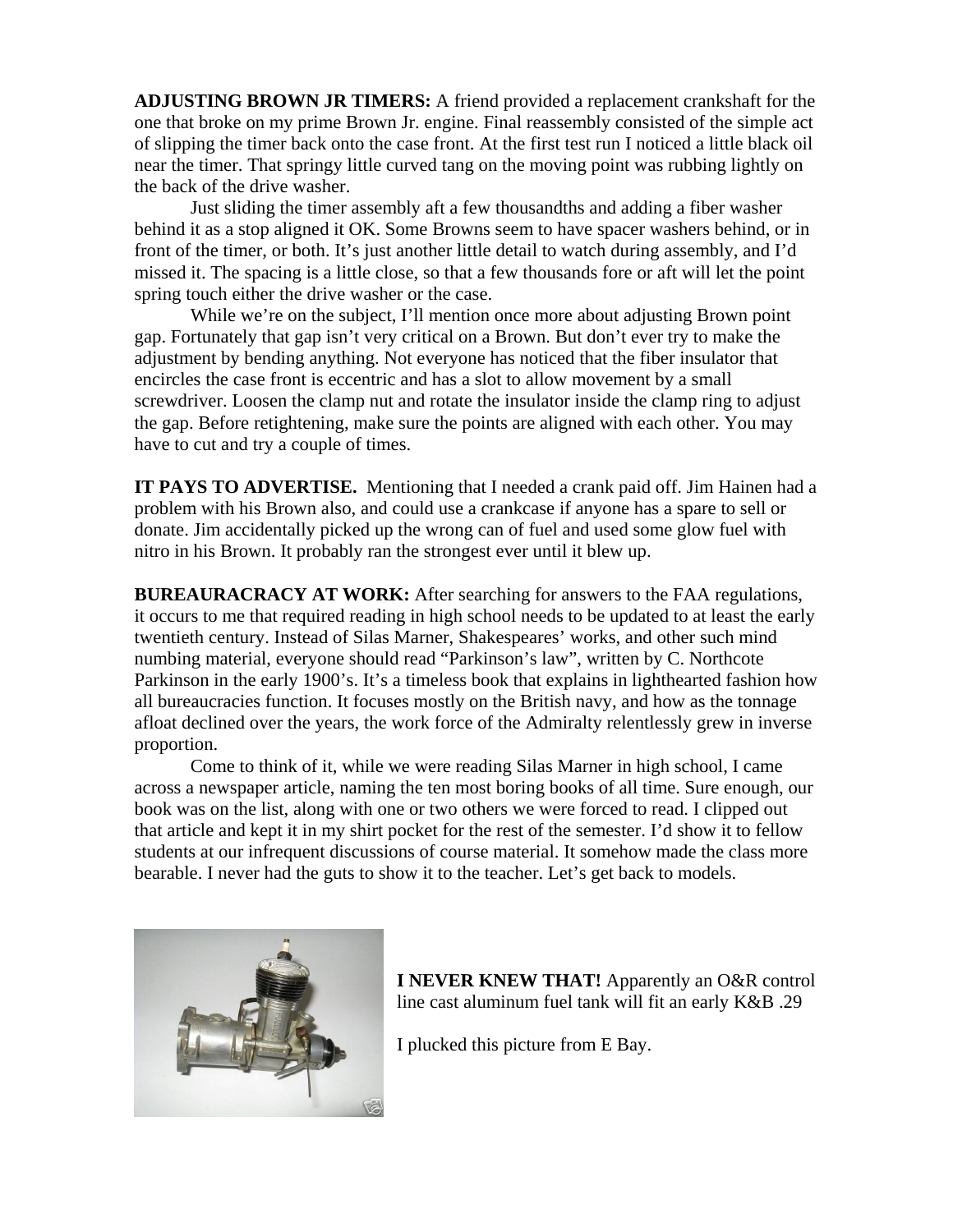**PIN VISES** are frustrating little tools. Over the years I've collected a full half dozen of the things. Each one accommodates either one, two or four small drill ranges since most have reversible chuck ends. The problem is that every one of them has gaps in size coverage. I recently needed to use a 5/64" bit to drill holes for control horns. Out of a total of 12 chuck ends, only one would accommodate that needed bit size. The rest were either too big or too little, even if a reasonable bit of brute force and profanity was applied.



**PACTRA PAINTS.** I thought I'd found a really good modeling paint that I could recommend to the world.



I needed to paint a small job red. Too small to bother mixing epoxy, even though I had some on hand. I had this old, but unopened can of polyurethane in red. It flowed on more smoothly by brush than any paint I've ever met.

**BUT:** The stuff probably isn't made anymore. Looking at Pactras' web site, I see they still exist, but have merged with Testor's. They list enamels, laquers, and water based but nothing else.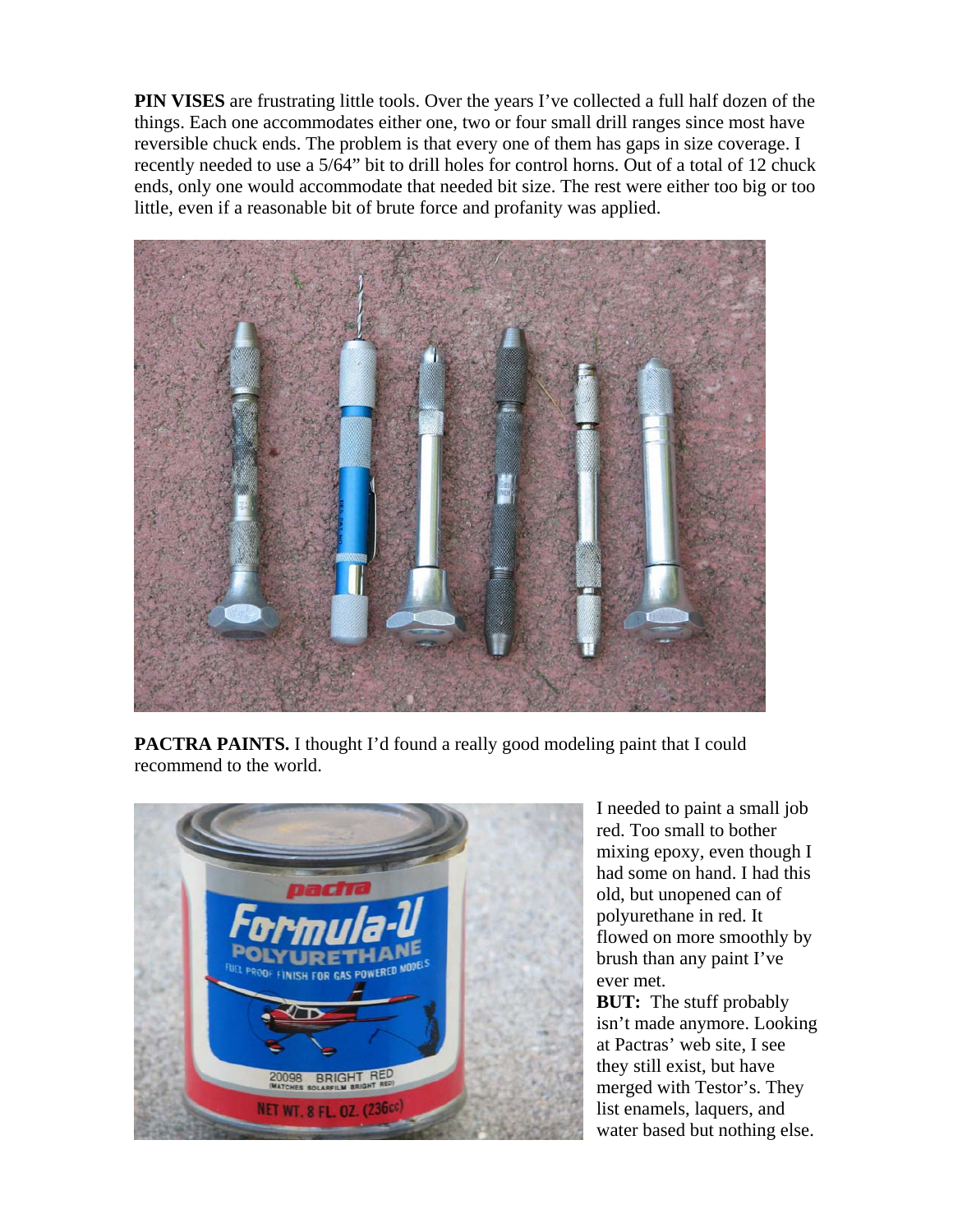**INCIDENTALLY,** the instructions on that Pactra paint can say you could apply a second coat within 15 minutes, OR wait 24 hours, before re-coating. That leaves me wondering why you can't do something with it in the 23 hours and 45 minutes in between. But then I'm not a professional painter.

**WANDERING OFF TOPIC AGAIN**, but remotely related to the above, I recall an episode of Charlie Brown where he displayed some uncommon (for him) logic. The teacher (unseen as are all adults in Charlie Brown) was reading Goldilocks and the Three Bears, when Charlie raised his hand. He said: "I have a question ma'am. It concerns cooling rates. Papa Bears' soup was too hot, Mama Bears' soup was too cold, but Baby Bears' soup was just right. The illustration shows Papa Bears' soup bowl as the biggest, Mama Bears' as the next biggest, and Baby Bears' as the smallest. How did Mama Bears' bowl cool faster than Baby Bears' smaller bowl?"

**SAFETY ITEM:** I've read safety columns about Xacto #1 type knives rolling off benches and causing minor to severe problems for various body parts. Things can get worse when reflexes move faster than thought processes and we try to catch the falling knife.

Recently there was a discussion of various means of preventing the rolling. It mentioned the triangular rubber or plastic devices as existing, but being hard to find in stationery shops. True. I don't remember where the one pictured came from. But one day I gathered all the other round knives, drilled holes through the handles and forced (maybe glued) in short pieces of music wire as shown. The wires do the job and interfere less during use.

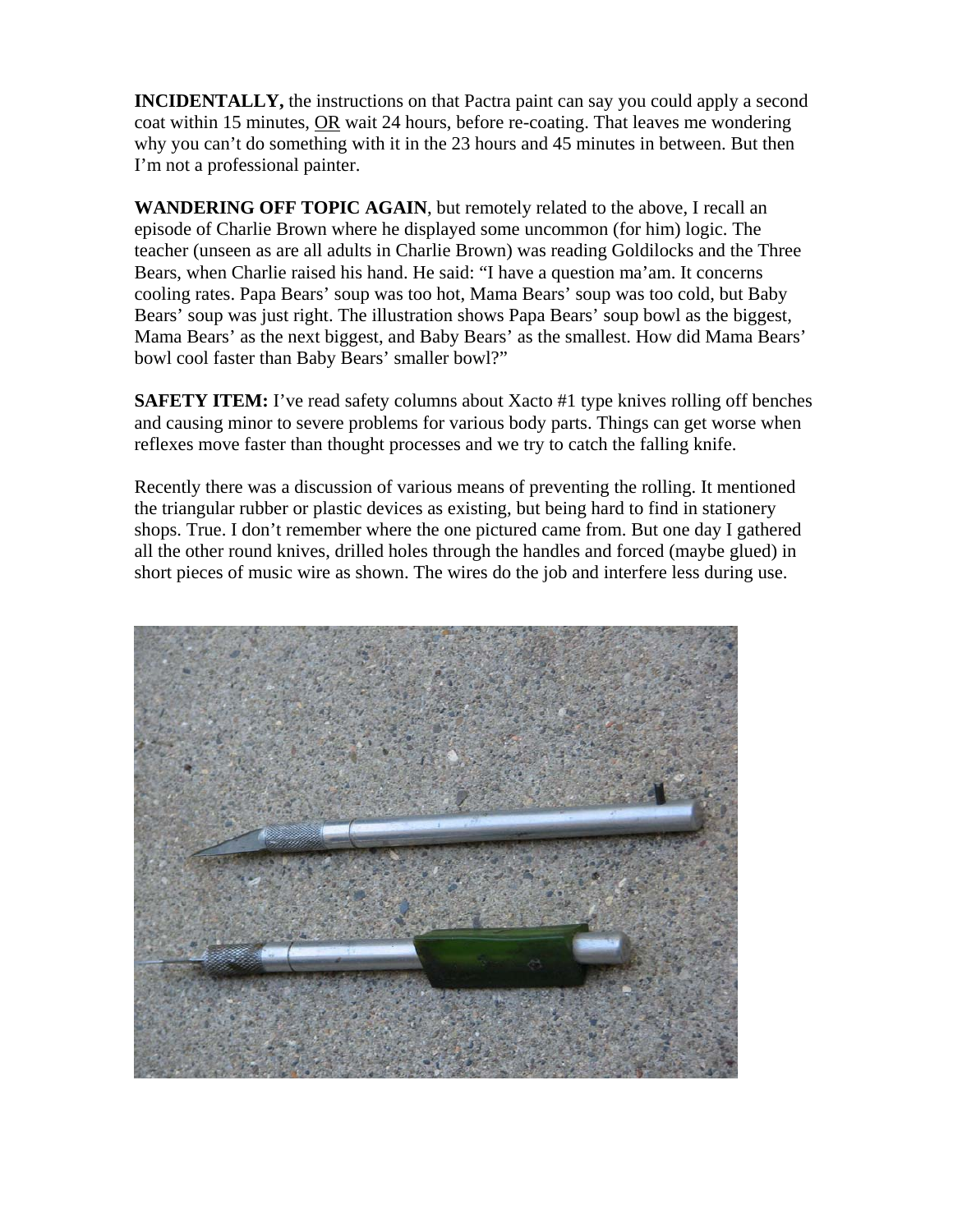**ALES,** or Altitude Limited Electric Soaring is a new event for modern RC sailplanes. It uses an electronic altimeter to cut off electric motor power as a set altitude is reached. There's been some discussion of a similar event for SAM. And in fact SAM member Mike Clancy flew an electric Playboy in the event as reported in the soaring column of the latest Model Aviation issue.

 I'm usually not enthused about piling even more onto our already overcrowded slate of events. But I can see some merit in having maybe one "glide only" event as opposed to our "climb and glide" types. That could allow use of some engines that are normally not competitive, and therefore seldom if ever seen at the field.

 It probably won't happen overnight. One reason is that the available equipment isn't quite mature and suitable for our use as is. The on board units are small enough and light enough. They plug between a throttle channel and the electric motor's ESC. I'm not sure whether they'd work just as is for an engine ignition cutoff, but if not it shouldn't take much to make that happen. And they'd probably need to be able to work a servo for glow engines.

 The existing airborne units are pre-settable, but have a 200 meter max altitude cutoff limit. We'd probably need a higher limit for SAM models. And they cost fifty bucks a pop at the moment, which seems a little steep to attract many SAM members to a trial event.

 One final negative is a possible people problem. Such an event would bring out some interesting engines immediately. But within a year, being glide only, it would settle down to a very few competitive designs. Then we'd all have to listen to the same sort of whining we hear today about too many Lonzo Bombers.

Oh, I'd almost forgotten, Steve Remington sent me some information about this new equipment a short time ago. It gives a few more details. It came from Chip Buss who was promoting the event for his sailplane group.

I am about to order the Altitude Limiting (AL) chips. These chips have a programmable height limit of 100m, 150m and 200m and can be programmed at the field without a computer. They are also available with or without a 30sec motor cutoff timer. Most members are ordering units with the timer. In contests that have a longer motor run time, we can allow restarts up to the agreed upon time. This is strictly a voluntary adventure and looks a new and interesting idea. A club order of ten or more will bring the cost down to \$41. (Single orders are \$54). See the quote below from Soaring Circuits the vender.

 **In single pieces, CAMs are priced at \$49 per unit plus \$5 S&H within the US.**

**We also offer discounts for club purchases. Club purchases must be placed as a single order.** 

**For 5 to 9 units, we offer a 10% discount and for 10 or more CAMs, we offer a 20% discount.** 

**S&H for club purchases of 5 or more is \$1 per CAM.**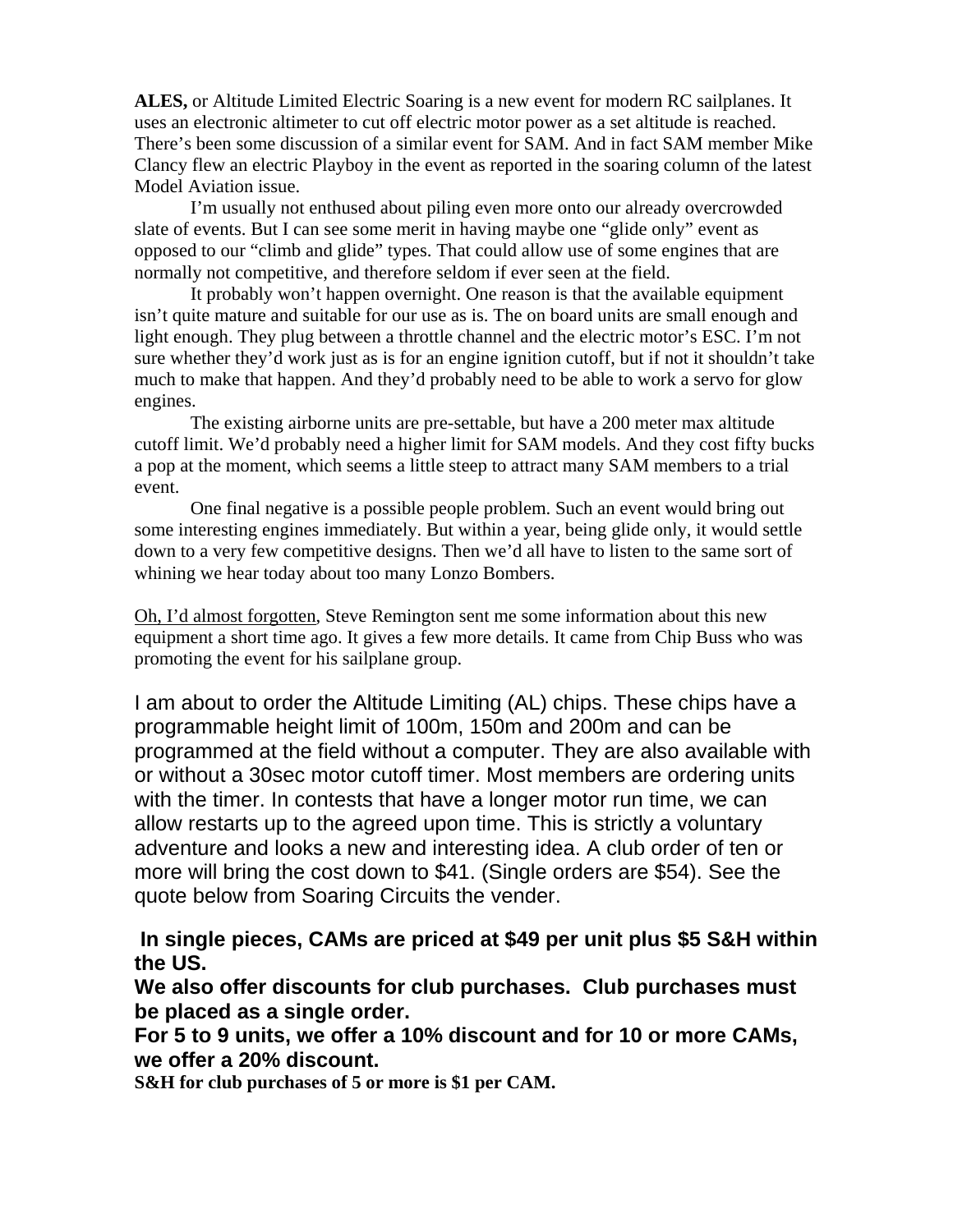

Dwayne Brown posted the photo of this striking Goldberg Zipper on SAM Talk Photos like this remind me that I don't decorate my ships enough.

**STALL SPEED:** Dick Fischer forwarded this interesting little formula from an unverifiable and possibly questionable source.

"A good rule of thumb for stall speed of a model airplane is square root of wing loading times 5. The units are wing loading in oz. per sq. ft. The stall speed is in mph.

So, with a 9 oz. wing loading, our stall speed would be square root of 9 (that's 3) times  $5 =$ 15 MPH. There's another useless bit of trivia that might come in useful some day." DF

**TOMMY GRAY**, the SAM Secretary passes the following information to those planning to attend the Muncie SAM Champs this year.

Hi All,

As most of you know we have had for the last three years a group called **"Small Old Timers"** that's dedicated to micro versions of our SAM planes. We flew at the 2010 Champs in Muncie and had a ball. Last season we were ready to fly at Boulder, but the winds were prohibitive. This year for the 2012 Champs, we will be exploring an alternative indoor venue at Muncie should the weather be too much for the little birds to handle.

Also for 2012 we are adding a new twist to the mix. We are adding a "Plane of the Year" and will do so each year from now on. For 2012 we will be having a special event for Micro Buzzard Bombshells. Build one and bring it up to Muncie.

Information and technical requirements for the special BB event as with all Small Old Timers planes, are posted on the website at SmallOldTimers.com.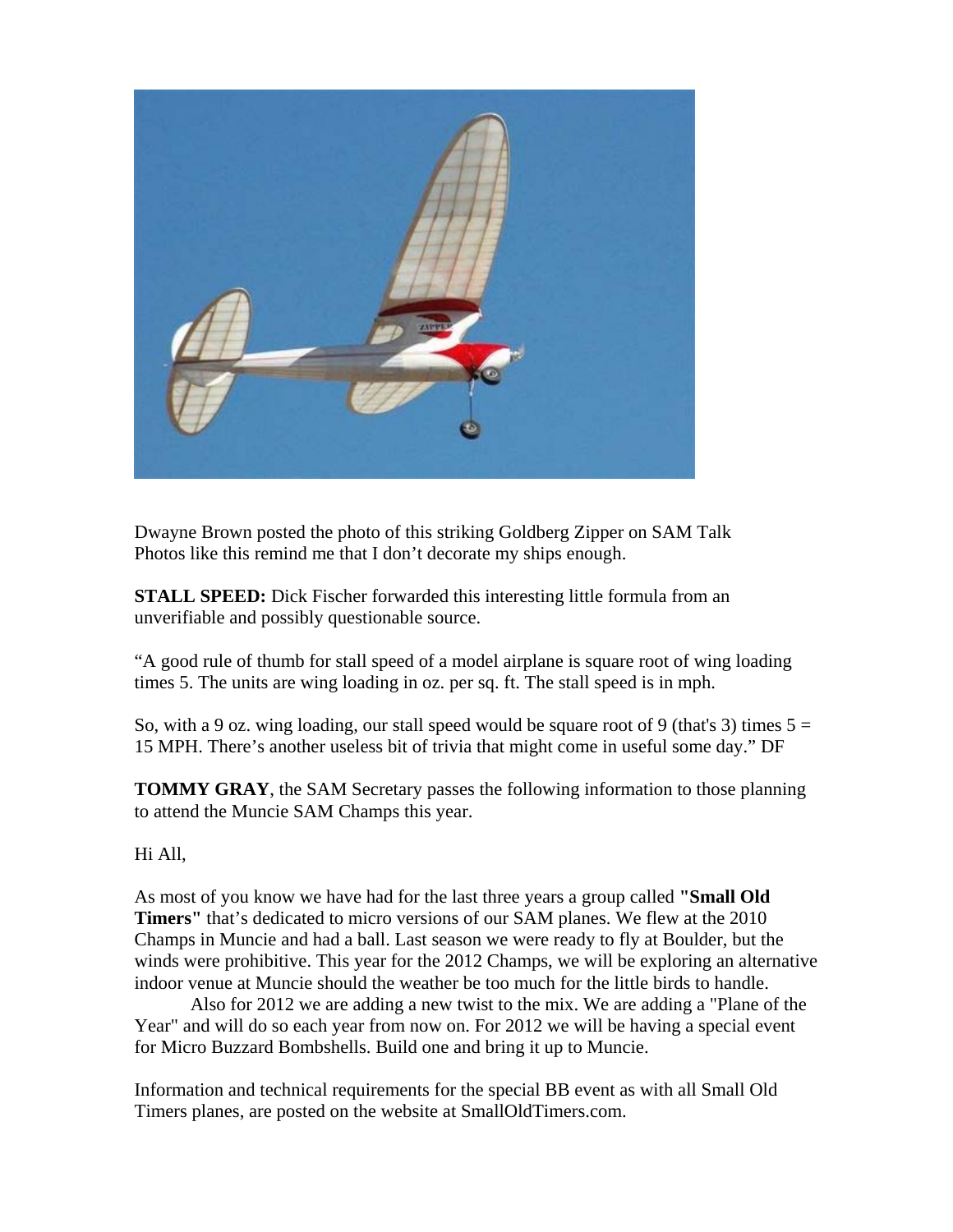But here are the basics for **Small Old Timers event** 

24" span max WS Parkzone motor of your choice Single cell LiPo max 200 mah 60 second motor run No foam. Conventional construction. No sheetwood can be subbed for built-up surfaces. Hi time wins. Prizes for first 3 places Tommy Gray

*Ed note:* When I saw the initial write-up on the above event, I thought we might possibly see some .020 or .010 glow versions flying. But I guess it quickly settled into an electric only event and now the added rules would make that not possible.



**TWO SAM EVENTS** are now being held on the same three day holiday in late January. Out west it's the Southwest Regionals in Eloy Arizona. It's a long running affair in its'  $62<sup>nd</sup>$  year in 2012. It draws not only us Western fliers, but some from places further east, such as Texas and beyond. Meanwhile, waaay back east in Florida, Fred and Barbara Mulholland are now running an event for those not inclined to travel so far west.

 The O&R 60 powered Thor above belongs to Jim Hainen who entered it in five different events in the Florida contest. It could make a good photo candidate for Model Aviation if it had the AMA numbers on the wing.

**PURE NITROMETHANE?** Speaking of Jim Hainen, he sent this message a while back: "I don't think it is pure. There is a federal law that says Nitromethane is 30 percent alcohol. That's because of the great Texas explosion of many years ago. That's the law. Now I'll tell you how to get the pure stuff. Get a large glass five gallon water jug like they use on water fountains. Pour a gallon of the so called Nitro into it. Then pour in about three gallons of water. Leave sit overnight. Next day siphon off the pure Nitromethane. The alcohol will mix with the water but the Nitromethane will not."

**ED NOTE:** I haven't verified any of the above, but if it's correct and the alcohol is methanol, it would be better to just keep the nitro/alky mix, and figure out what else needs to be added to get the final mix you want.